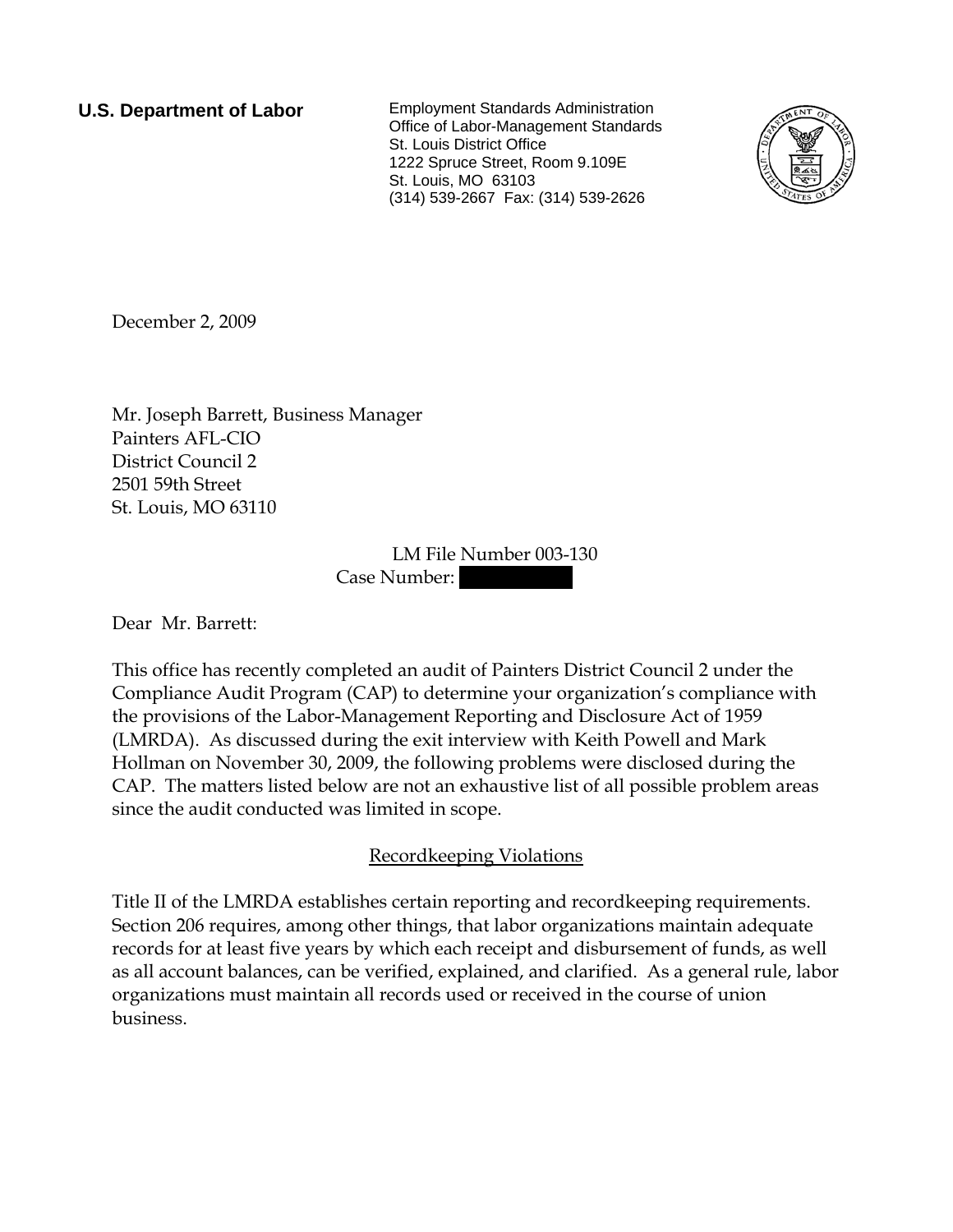Mr. Joseph Barrett December 2, 2009 Page 2 of 3

For disbursements, this includes not only original bills, invoices, receipts, vouchers, and applicable resolutions, but also documentation showing the nature of the union business requiring the disbursement, the goods or services received, and the identity of the recipient(s) of the goods or services. In most instances, this documentation requirement can be satisfied with a sufficiently descriptive expense receipt or invoice. If an expense receipt is not sufficiently descriptive, a union officer or employee should write a note on it providing the additional information. For money it receives, the labor organization must keep at least one record showing the date, amount, purpose, and source of that money. The labor organization must also retain bank records for all accounts.

The audit of District Council 2's 2009 records revealed the following recordkeeping violations:

## Meal Expenses

District Council 2 did not require officers to submit itemized receipts for meal expenses totaling at least \$1,367.00. The union must maintain itemized receipts provided by restaurants to officers and employees. These itemized receipts are necessary to determine if such disbursements are for union business purposes and to sufficiently fulfill the recordkeeping requirement of LMRDA Section 206.

District Council 2 records of meal expenses did not always include written explanations of union business conducted or the names and titles of the persons incurring the restaurant charges. Union records of meal expenses must include written explanations of the union business conducted and the full names and titles of all persons who incurred the restaurant charges. Also, the records retained must identify the names of the restaurants where the officers or employees incurred meal expenses.

Based on your assurance that District Council 2 will retain adequate documentation in the future, OLMS will take no further enforcement action at this time regarding the above violations.

## Other Issue

Single Signature on Initiation Fund Checks

The audit revealed only one officer was signing the checks issued from the Initiation Fund account. A two signature requirement is an effective internal control of union